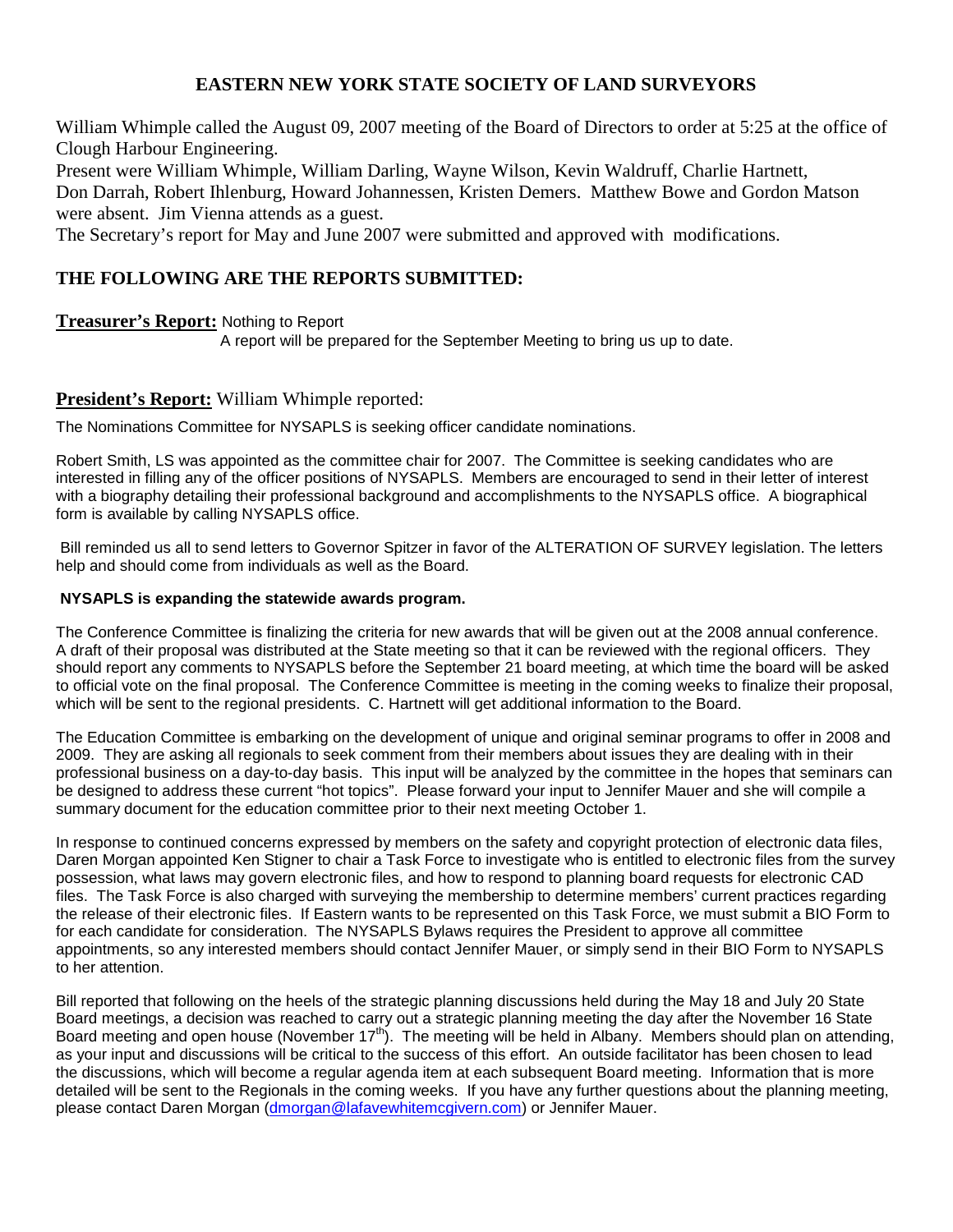NYSAPLS retention campaign is being initiated by staff to encourage those members who have renewed their dues to continue their support in 07-08 year. Jennifer Mauer is strongly encouraged by the number of members who renewed this week to date. They are extremely close to making their budget goals for the year.

It was reported that the current retention rate is 97% our licensed members, and 90% retention for associate members. The calls and personal outreach to the regional members in our area is critically important, and *it is working* to bring in the dues commitments. Jennifer is most interested in learning the various reasons why folks have chosen not to renew after receiving so many letters from us.

NYSAPLS staff has also helped call all of the members who have not renewed, and has reached more than half of them to date. This will continue until all have been personally contacted. Jennifer reports that she is inspired by the conversations she has had with many of these members who praised the association and the local regionals for all of their efforts in support of the profession, and they are planning to submit their dues in the coming weeks.

Finally, Bill stated the need to get the nominating committee going and will contact Brian Magee for his input. Please let Bill or Brian know of any suggested nominations.

## **Executive Vice President's Report:** No Report

**Vice President's Report:** Bill Whimple was asked to let NYSAPLS try to hold their meeting at another place in Albany. With out the benefit of a hotel much is lost because members cannot easily spend additional time together.

# **COMMITTEE REPORTS:**

### ------- STANDING COMMITTEES -----

Constitution & By-laws: Chuck Lent- Nothing to report.

Continuing Education: Chuck Lent (via e-mail) let us know that he has been in touch with Ken Ayers about a half dozen times. Each time he talks to him directly. Ken says each time he will have something ready by "next week". This has taken longer expected. There for Chuck will look into a Spring seminar and the possibility of a different speaker.

Ethics & Business Practice: Don Darrah, Howie Johannessen –Nothing to Report -- Bill Darling suggested that this committee should formulate our response to the "Electronic Files" committee that NYSAPLS has just formed. The Board agreed.

Finance: Bill Darling –Arrangements are being made to review the treasurer's books in August and the report will be ready by the September General Membership Meeting.

Legislative Committee: Howie- Nothing to report.

Membership: Gordon Matson – (via e-mail) Gordon still needs to set up a group to work on the bus trip to the 2008 Conference

Need to discuss unpaid list from NYSAPLS

Gordon supplied the Board with the following list of Eastern members how have not renewed their membership. The Board divided the names between those attending and will call each to encourage them to send in the past due dues.

List as of 7/27/07

| Mem  |       |      |      |            |                    |
|------|-------|------|------|------------|--------------------|
| Type | First | Last | Work | ≏itv<br>uu | . .<br>∶-mail<br>– |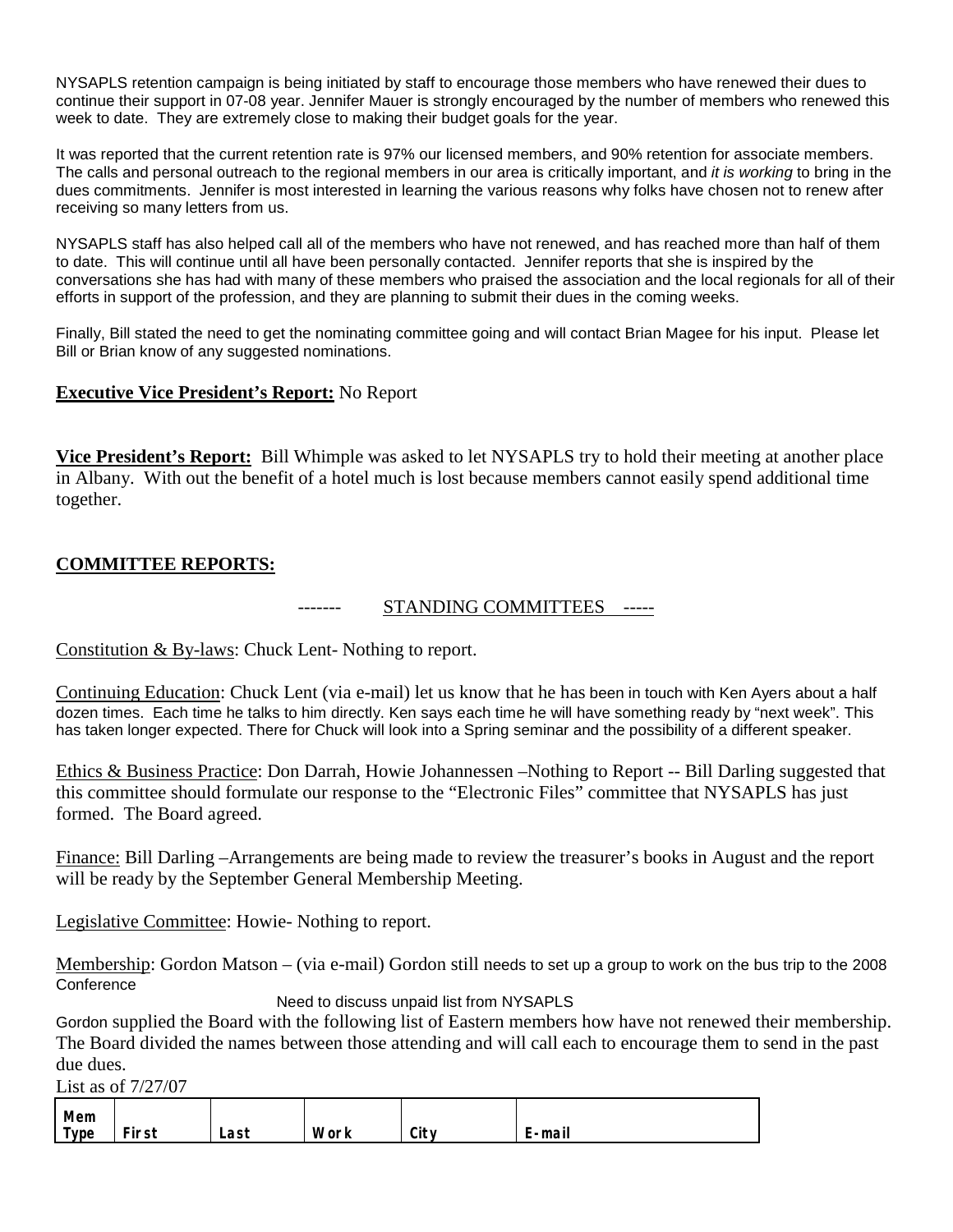| <b>RE</b> | <b>Bryant</b>  | <b>Bigelow</b>              |                          | Johnstown           |  |
|-----------|----------------|-----------------------------|--------------------------|---------------------|--|
|           |                | <b>Blackston</b>            | $(518)$ 355-             |                     |  |
| <b>RE</b> | Mark           | e                           | 1791                     | Schenectady         |  |
|           |                |                             | $(518)$ 436-             |                     |  |
| <b>AS</b> | Nathan         | <b>Burrows</b><br>Carpenter | 6310<br>$(518) 882 -$    | <b>Rensselaer</b>   |  |
| <b>RE</b> | C Donald       | Jr                          | 9774                     | Galway              |  |
|           |                |                             | $(518)$ 388-             |                     |  |
| <b>RE</b> | Stephen        | Cleary                      | 0105                     | Glenmont            |  |
|           |                |                             | $(518)$ 452-             |                     |  |
| <b>RE</b> | Mark           | DeLor                       | 4358                     | Queensbury          |  |
| <b>AS</b> | Matthew        | Delor                       | $(518)$ 452-<br>4358     |                     |  |
|           |                |                             | $(518)$ 439-             | Albany              |  |
| <b>RE</b> | Stephen        | <b>Dickson</b>              | 4989                     | Troy                |  |
|           |                |                             | $(518)$ 786-             |                     |  |
| <b>AS</b> | <b>Donald</b>  | <b>Doss</b>                 | 7400                     | <b>Stillwater</b>   |  |
|           |                |                             | $(518)$ 857-             |                     |  |
| <b>RE</b> | <b>Steven</b>  | Elsbree                     | 1755                     | Albany              |  |
|           |                |                             | $(518)$ 453-             |                     |  |
| <b>RE</b> | Gerald         | Gray                        | 2891                     | Latham              |  |
| <b>RE</b> | Michael        | Hart                        |                          | Old Chatham         |  |
| <b>RE</b> | William        | <b>Higgins</b>              | $(518) 734 -$<br>3758    | Windham             |  |
|           |                |                             | $(518)$ 371-             |                     |  |
| <b>AS</b> | Jody           | Lounsbury                   | 0799                     | <b>Clifton Park</b> |  |
|           |                | <b>Malinows</b>             | $(518)$ 371-             |                     |  |
| <b>RE</b> | Joseph         | ki                          | 0799                     | Niskayuna           |  |
|           |                |                             | $(518)$ 452-             |                     |  |
| AS        | William        | Morse                       | 4358                     | Clifton park        |  |
| <b>AS</b> | Jason          | Peterson                    | $(518)$ 783-<br>1630     | Delmar              |  |
|           |                |                             | $(518)$ 377-             |                     |  |
| AS        | <b>Todd</b>    | <b>Pethick</b>              | 0315                     | Howes Cave          |  |
| <b>RE</b> | John           | Petrucco                    |                          | Schenectady         |  |
|           |                |                             | $(518)$ 279-             |                     |  |
| <b>RE</b> | Herman         | Pulcher                     | 1803                     | Troy                |  |
|           |                |                             | $(518)$ 439-             |                     |  |
| <b>RE</b> | David          | Saxe                        | 4955                     | <b>Colonie</b>      |  |
| AS        | Donald         | <b>Schel</b>                | (518)<br>$452 -$<br>4358 | Albany              |  |
|           |                |                             |                          |                     |  |
| AS        | Michael        | <b>Signorelli</b>           | $(518)$ 701-             | Troy                |  |
| <b>RE</b> | Raymond        | Smith                       | 8059                     | <b>Nassau</b>       |  |
|           |                |                             | $(518)$ 446-             | Saratoga            |  |
| <b>AS</b> | Mark           | <b>Spallone</b>             | 0396                     | <b>Springs</b>      |  |
|           |                |                             | $(518)$ 452-             |                     |  |
| <b>AS</b> | Jason          | Swett                       | 4358                     | Albany              |  |
|           |                |                             | $(518) 587 -$            | Saratoga            |  |
| <b>RE</b> | William        | Thompson                    | 5665<br>$(518)$ 439-     | <b>Springs</b>      |  |
| <b>AS</b> | <b>Douglas</b> | <b>Turck</b>                | 9981                     | Coxsackie           |  |
|           |                |                             | $(518)$ 469-             |                     |  |
| <b>RE</b> | Kevin          | Waldruff                    | 1907                     | <b>Ballston Spa</b> |  |
|           |                |                             | $(518)$ 731-             |                     |  |
| <b>RE</b> | Denise         | Warren                      | 1047                     | Coxsackie           |  |

Program: Bill Whimple-2007-2008 program details were finalized.. September 07/Mechanic Lien/ (Kurt Heiss)/ at the Parkwood.